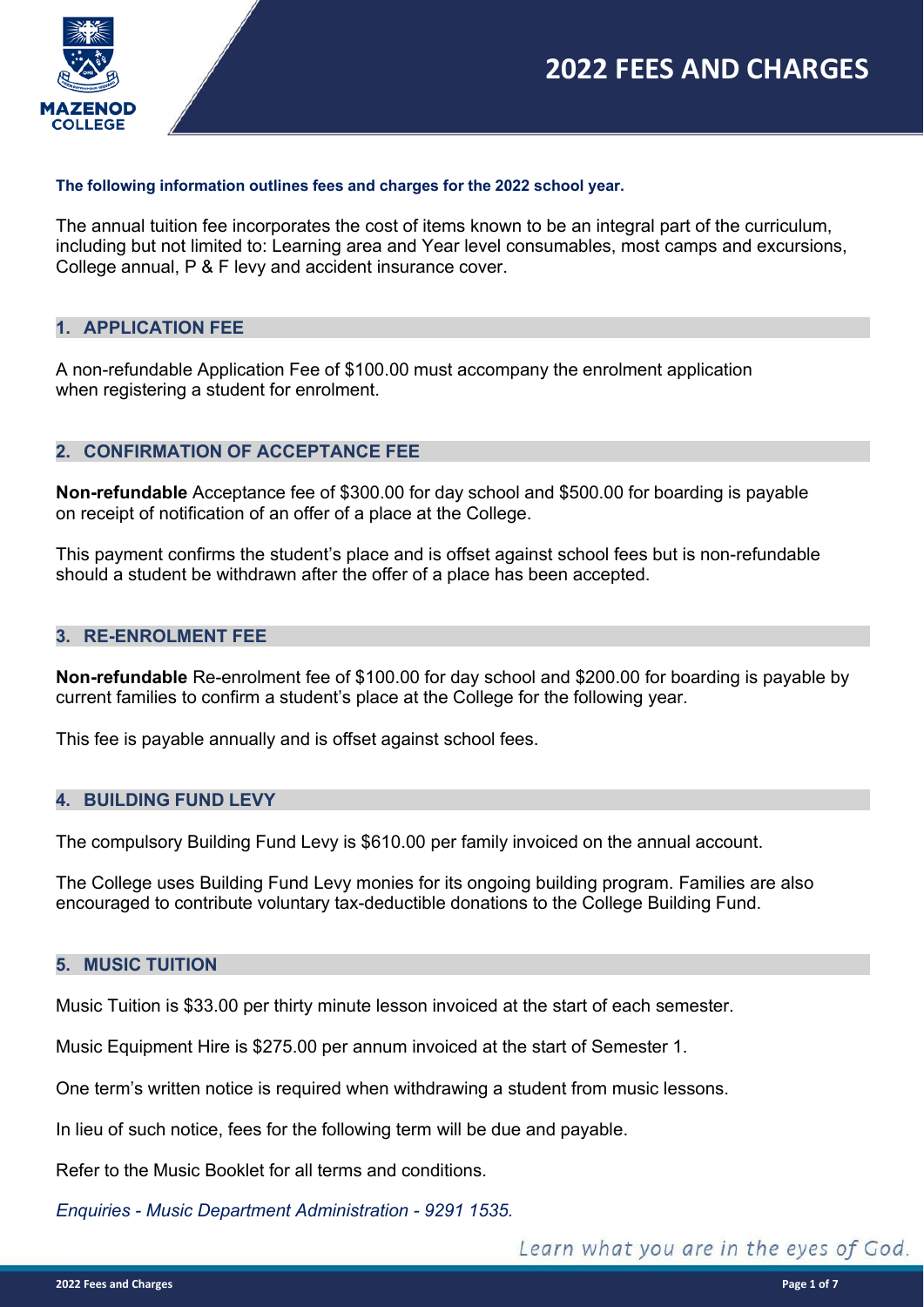# **6. ANNUAL TUITION FEES & LEVIES**

The following fees apply per student unless otherwise indicated:-

| <b>ANNUAL</b><br><b>TUITION FEE</b><br>Year $7 - 12$ | <b>ANNUAL</b><br><b>BOARDING FEE</b><br>Year $7 - 12$ | <b>ANNUAL</b><br><b>LAPTOP HIRE</b><br><b>CHARGE</b><br><b>Year 7 - 12</b> | <b>ANNUAL</b><br><b>BUILDING</b><br><b>LEVY</b><br>(Per family) | <b>ANNUAL</b><br><b>E-BOOKS</b><br><b>CHARGE</b>                                                                            |
|------------------------------------------------------|-------------------------------------------------------|----------------------------------------------------------------------------|-----------------------------------------------------------------|-----------------------------------------------------------------------------------------------------------------------------|
| \$7,310.00                                           | \$20,990.00                                           | \$610.00                                                                   | \$610.00                                                        | Year 7 - \$255.00<br>Year 8 - \$110.00<br>Year 9 - \$110.00<br>Year 10 - \$190.00<br>Year 11 - \$95.00<br>Year 12 - \$60.00 |

#### **7. SIBLING DISCOUNTS**

- Second sibling attending concurrently \$320.00 discount.
- Third sibling attending concurrently \$500.00 discount.
- Fourth and subsequent siblings attending concurrently \$750.00 discount.

## **8. PAYMENT OPTIONS**

| <b>Option 1</b> | <b>Annual</b><br><b>Payment</b>                                 | Annual fees paid in full<br>for each student in the<br>family<br>by<br>28 February 2022.                 |                                                                                                          | <b>Early payment</b><br><b>Discount</b><br>\$300.00 per day<br>student. Boarders<br>receive an extra<br>\$610.00 boarding<br>discount. |
|-----------------|-----------------------------------------------------------------|----------------------------------------------------------------------------------------------------------|----------------------------------------------------------------------------------------------------------|----------------------------------------------------------------------------------------------------------------------------------------|
| <b>Option 2</b> | <b>Monthly</b><br><b>instalments</b><br><b>Direct Debit</b>     | Year $7 - 11$<br>Paid in 10 equal<br>monthly instalments<br>from<br>February - November<br>2022          | Year 12<br>Paid in 8 equal<br>monthly instalments<br>from<br>February $-$<br>September 2022              | <b>Direct Debit</b><br><b>Discount</b><br>\$210.00 per student                                                                         |
| <b>Option 3</b> | <b>Fortnightly</b><br><b>instalments</b><br><b>Direct Debit</b> | <b>Year 7 - 11</b><br>Paid in 20 equal<br>fortnightly instalments<br>from<br>February - November<br>2022 | Year <sub>12</sub><br>Paid in 16 equal<br>fortnightly<br>instalments from<br>February-<br>September 2022 | <b>Direct Debit</b><br><b>Discount</b><br>\$210.00 per student                                                                         |

# Learn what you are in the eyes of God.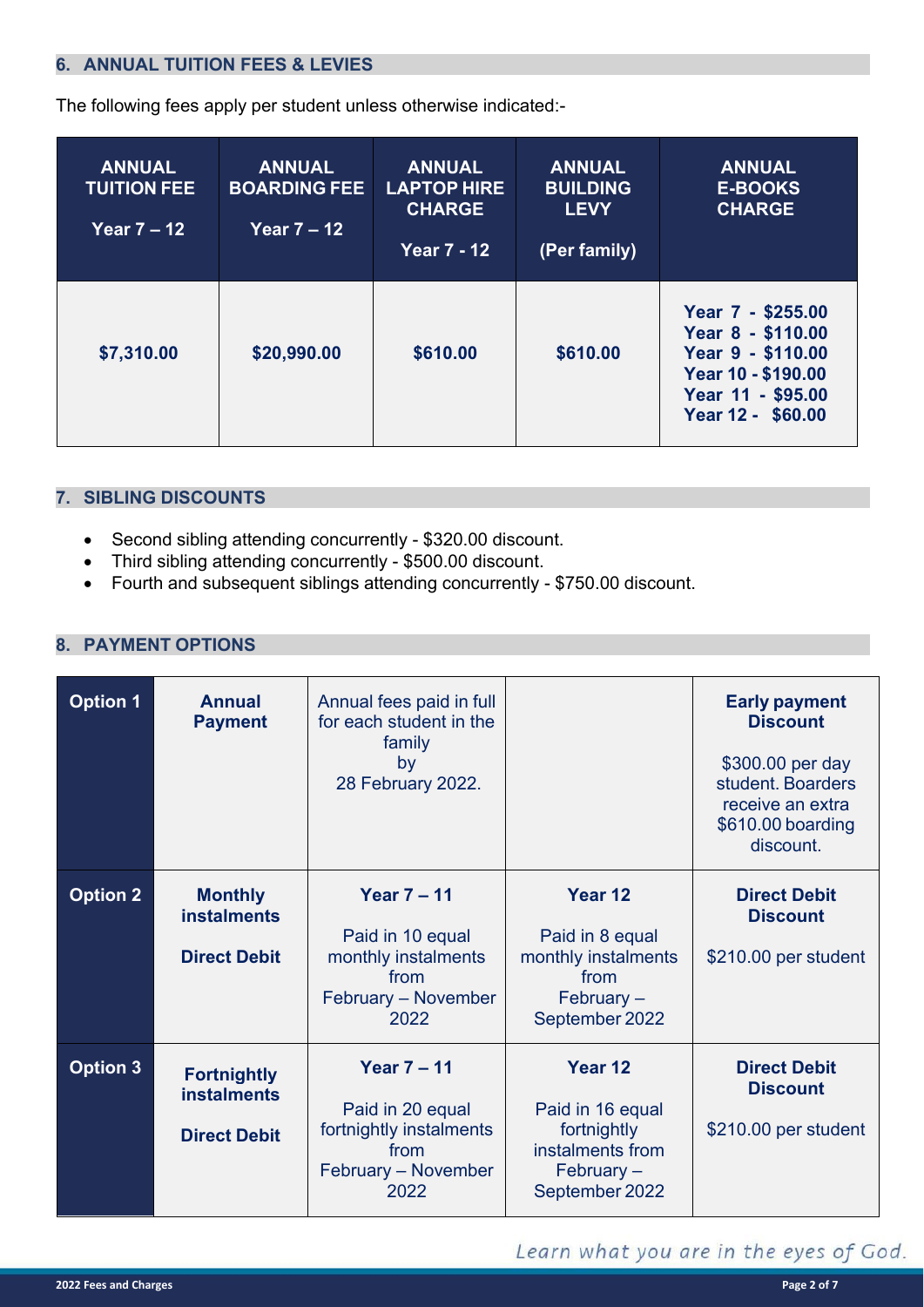| <b>Option 4</b> | <b>Weekly</b><br><b>instalments</b><br><b>Direct Debit</b> | <b>Year 7 - 11</b><br>Paid in 40 equal<br>weekly instalments<br>from<br>February - November<br>2022 | Year 12<br>Paid in 32 equal<br>weekly instalments<br>from<br>$Februar -$<br>September 2022 | <b>Direct Debit</b><br><b>Discount</b><br>\$210.00 per student |
|-----------------|------------------------------------------------------------|-----------------------------------------------------------------------------------------------------|--------------------------------------------------------------------------------------------|----------------------------------------------------------------|
| <b>Option 5</b> | <b>Term payments</b>                                       | Year $7 - 11$<br>28 February<br>31 May<br>31 August<br>31 October                                   | Year 12<br>28 February<br>31 May<br>30 September                                           | <b>No discount</b>                                             |

**NB:** Early payment and Direct Debit discounts are not applicable to Scholarship recipients.

# **9. PAYMENT METHODS**

| <b>Option 1</b> | <b>DIRECT DEBIT</b><br><b>Schedule</b><br>regular<br>payments | Complete the nominated form and return it to the College for<br>processing.<br>1. Direct Debit Request – schedule payments from a savings or<br>cheque account.<br>2. Credit Card Request – schedule payments from a Mastercard or<br>Visa Card.<br>Download forms from the College website or contact<br>Accounts on 9291 1414 or 9291 1500.<br><b>Mazenod Enrolment Dashboard (Website)</b> |
|-----------------|---------------------------------------------------------------|-----------------------------------------------------------------------------------------------------------------------------------------------------------------------------------------------------------------------------------------------------------------------------------------------------------------------------------------------------------------------------------------------|
| <b>Option 2</b> | <b>CREDIT CARD</b>                                            | 1. Post / Email the remittance slip / authorisation form with credit<br>card details.<br>2. Pay by phone - contact Accounts - 9291 1414 or 9291 1500.<br>3. Pay in person - College Reception - Monday to Friday 8am to<br>4.30pm.<br>Mazenod College, 55 Gladys Rd, Lesmurdie WA 6076.                                                                                                       |
| <b>Option 3</b> | <b>BPAY</b>                                                   | Telephone or Internet Banking – from your savings, cheque or credit<br>card account.<br>Use the BPAY Biller Code 87957 and unique Reference Number on fee<br>statement.                                                                                                                                                                                                                       |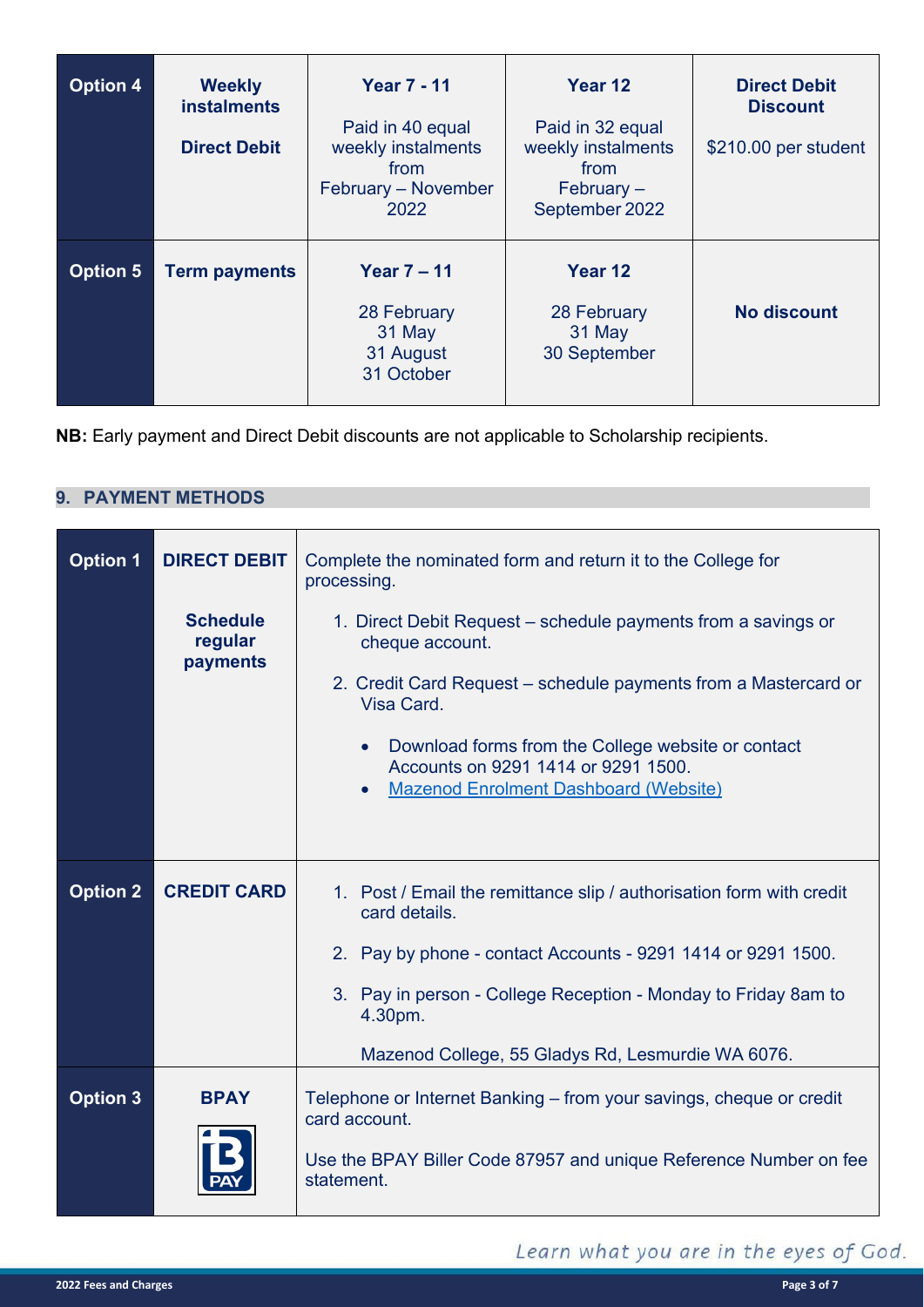| <b>Option 4</b> | <b>DIRECT</b><br><b>DEPOSIT</b><br><b>Via EFT</b><br><b>Online</b><br>payment<br><b>PAYMENTS</b> | From your bank account direct to the College bank account.<br>CBA - Kalamunda<br>BSB: 066-112<br>A/c No: 009 00369<br>Include your Family Code in the payment reference (refer to the invoice<br>tear-off slip). Email a copy of the remittance advice to:<br>schoolfees@mazenod.wa.edu.au |
|-----------------|--------------------------------------------------------------------------------------------------|--------------------------------------------------------------------------------------------------------------------------------------------------------------------------------------------------------------------------------------------------------------------------------------------|
| <b>Option 5</b> | <b>BPOINT</b><br><b>Online</b><br>payment                                                        | Online Payment via Credit Card: click on the link below, select 'BPOINT<br>Payment Link' and enter your Family Code or unique BPAY Reference<br>Number, then enter the amount & your card details.<br><b>Mazenod Financial Documents (Website)</b>                                         |
| <b>Option 6</b> | <b>CHEQUE</b>                                                                                    | Submit the remittance slip with your cheque – via post or in person.                                                                                                                                                                                                                       |
| <b>Option 7</b> | <b>EDSTART</b>                                                                                   | Reduce your annual school fee spend by extending payments over a<br>longer period. For more information visit,<br>Pay your Mazenod College fees with Edstart (Website)                                                                                                                     |

**Outstanding school fees from previous years** need to be included in the payment option chosen. It is each family's responsibility to negotiate suitable payment arrangements with the College.

Each person signing the Confirmation of Acceptance form and/or the annual Re-enrolment form accepts responsibility, both independently and jointly, for payment of school fees and levies incurred for the period of the student's enrolment unless Court Orders state otherwise.

Families enrolling their sons at the College after the start of the school year will receive an invoice within one month of enrolment. The first payment will be due within three weeks of the invoice date.

## **10. ADDITIONAL CHARGES**

- Boarding Miscellaneous Excursion Expenses.
- Missed Music Lessons.
- Design & Technology materials used for projects in excess of allowance.
- Year 12 Leavers Jackets / Boarding Jumpers.

The College provides limited funds for all subjects while some have projects that the student may choose to undertake involving additional costs. The teacher and student will liaise in relation to the cost and make the appropriate decision.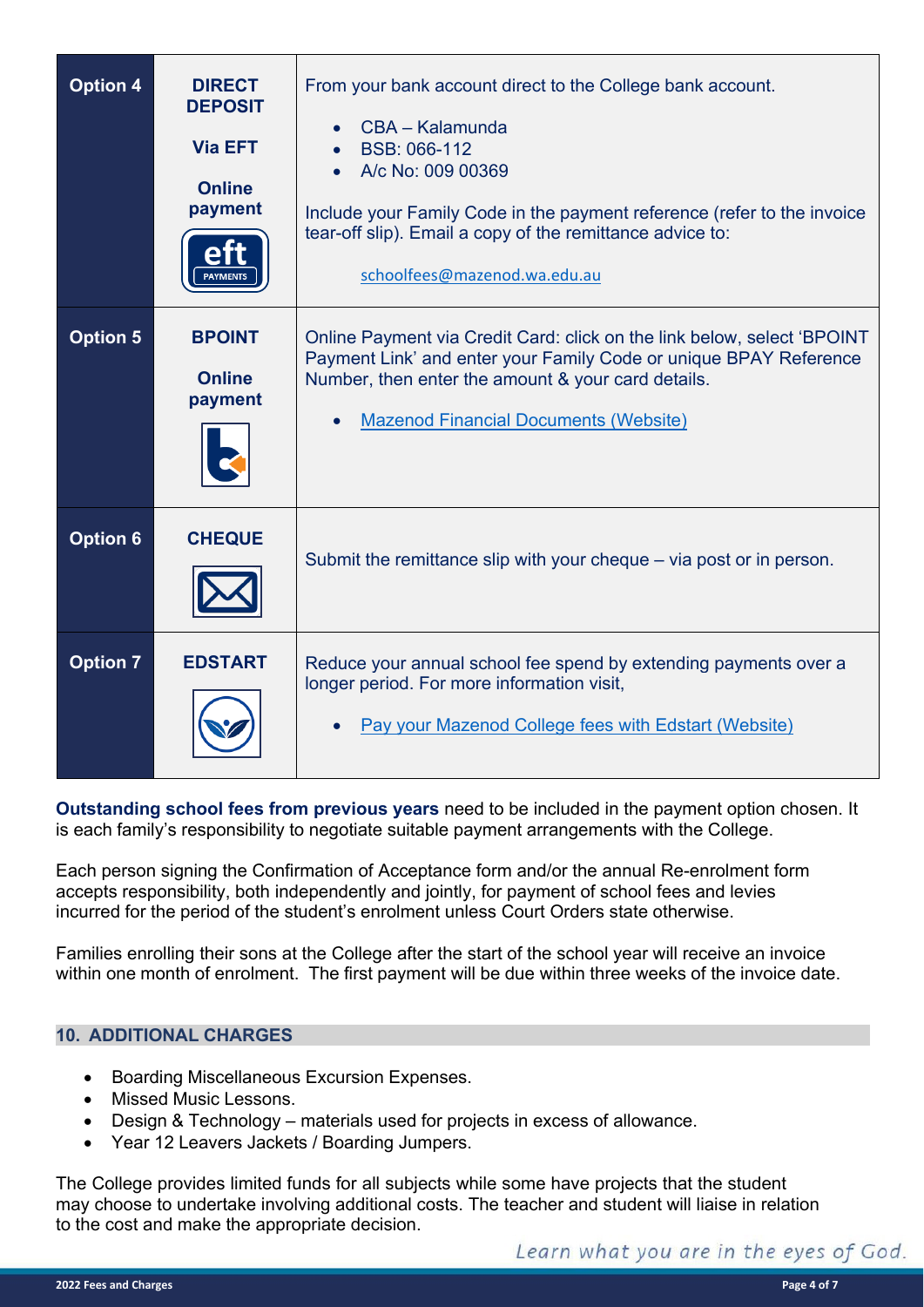**Optional Tours and Excursions:** considered optional and generally self-funded by each participant. Including but not limited to: India Immersion, China Immersion, Kairos, Oblate Cricket and Football tours. Applications to participate in tours will only be accepted if school fees are fully paid or up to date as per the elected payment option.

**Bank Charges:** the College currently absorbs bank charges that apply to credit card usage. Charges for dishonoured direct debit payments may be charged to the relevant family account.

**Split Billing:** written authorisation for split billing must be submitted to the Finance department by completing the Request for Split Billing application form at the start of Term 1.

## **11. FINANCIAL HARDSHIP**

Families in genuine financial hardship may obtain a Fee Review Application from the Finance Director. Following an interview and assessment process, written notification of the outcome will be provided to the family.

Fee Review applications are assessed annually and must be submitted prior to the end of Term 1. Previous applicants need to re-apply each year, as tuition remissions are not ongoing.

Recipients of tuition remissions will require permission to undertake electives such as music lessons and will be required to fund these costs in full.

#### **12. RECOVERY POLICY**

The College reserves the right to take recovery action for the collection of unpaid fees. Debt Recovery Agency, Dynamic Commercial Collections, will be instructed to collect overdue fees (including costs and legal charges) on behalf of the College as a last resort.

Forfeiture of enrolment may occur unless all outstanding fees and charges have been settled or a suitable payment arrangement negotiated with the Finance Director.

All accounts are required to be settled by 31 December 2022.

#### **13. STUDENT INSURANCE**

It is highly recommended that parents check their health and general insurance policies to ensure adequate medical, personal property and liability insurance cover for their sons.

The Catholic Church Insurance Students Accident Insurance Policy covers students at the College. This policy provides a limited cover only (excluding all Medicare services including the Medicare gap).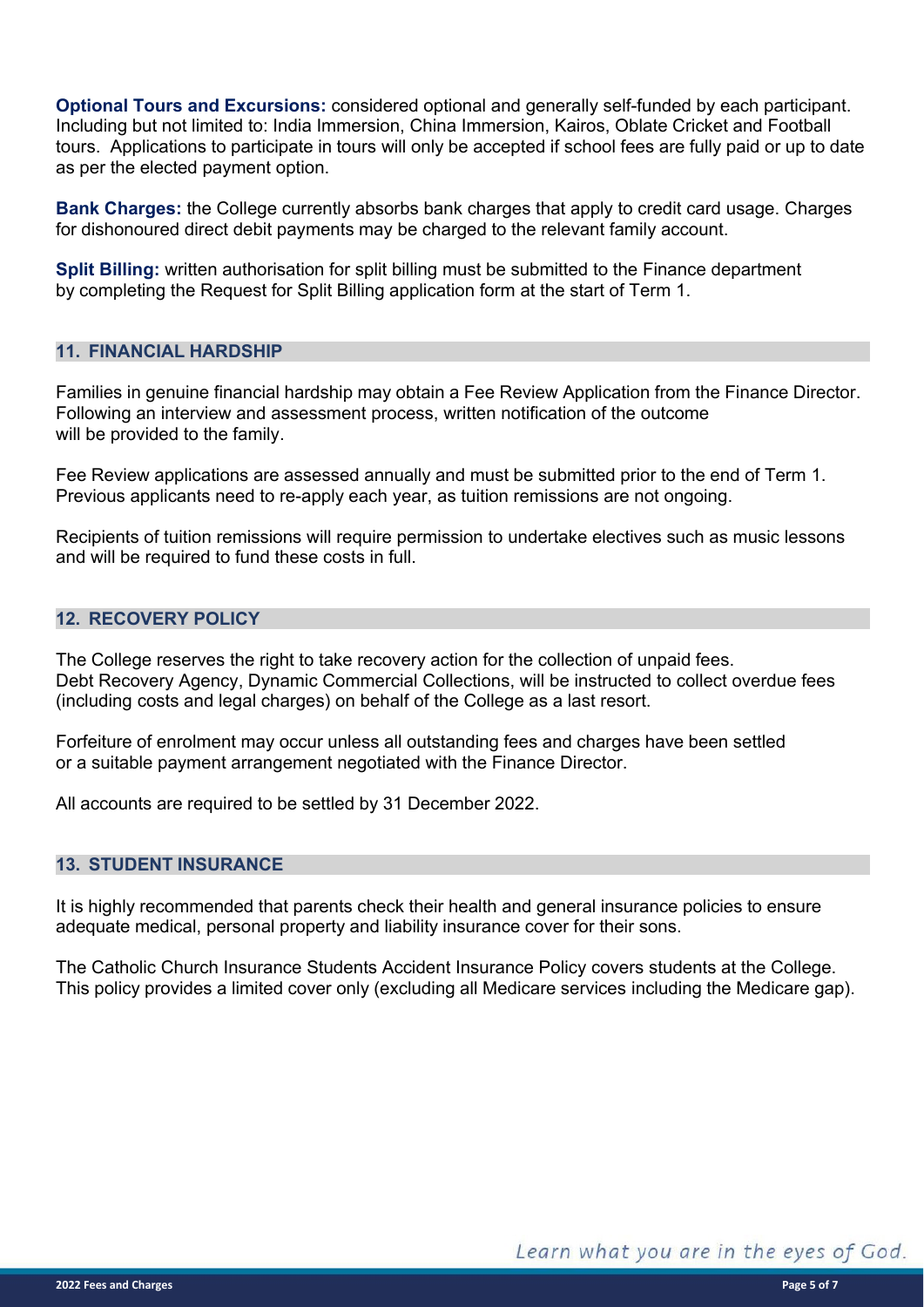## **14. NOTICE OF WITHDRAWAL OF STUDENT**

College fees are based on a student's attendance for the full school year inclusive of Year 12 students. Fees and charges for Year 12 students are to be finalised prior to the end of Term 3.

# **WRITTEN NOTICE OF WITHDRAWAL MUST BE PROVIDED TO THE PRINCIPAL.**

Verbal notification is not considered due notice. In the case of a split family, confirmation of student withdrawal is required from both parents.

- **Day Students:** One full term's written notice is required. In lieu of such notice, tuition fees for the following term will be due and payable.
- **Boarding Students:** One full term's written notice is required. In lieu of such notice, tuition and boarding fees for the following term will be due and payable.
- **Change of Status:** either from Boarding to Day Student or Day to Boarding Student, will be considered a new enrolment requiring the Principal's approval. The same conditions as for the withdrawal of a student apply.

One term's written notice also applies when students are temporarily withdrawn from the College during the year, for a period of a term or semester, but who will be resuming their place at the College at a future date.

In the event of the withdrawal of a student at the College's instigation, fees for the remainder of the term will be due and payable.

Outstanding accounts must be settled within 1 month of student departure unless a suitable payment arrangement is negotiated with the Finance Director.

All College resources including laptops/chargers/stylus, padlocks and library books must remain at the school upondeparture.

## **15. GRANTS, SCHOLARSHIPS AND REMISSIONS AVAILABLE TO ELIGIBLE FAMILIES**

Commonwealth and State Government subsidies paid direct to the College were considered when setting fees. We encourage parents to apply for the following financial assistance.

# **Secondary Assistance Scheme (SAS): Ph 9264 4516**

The State Department of Education provides an allowance for parents / legal guardians holding one of the following cards: Services Australia (Centrelink) Pensioner Concession Card; Services Australia (Centrelink) Health Care Card; Department of Veterans' Affairs Pensioner Concession Card (blue card only).

- \$235.00 per student paid direct to the College and offset against school fees.
- Clothing allowance of \$115.00 per student paid direct into parent's bank account.
- Application forms available from College Reception. The Department of Education will not accept late applications.
- Closing date for lodgement of applications is Thursday, 8 April 2022.

*Email: [student.allowances@education.wa.edu.au](mailto:student.allowances@education.wa.edu.au)*